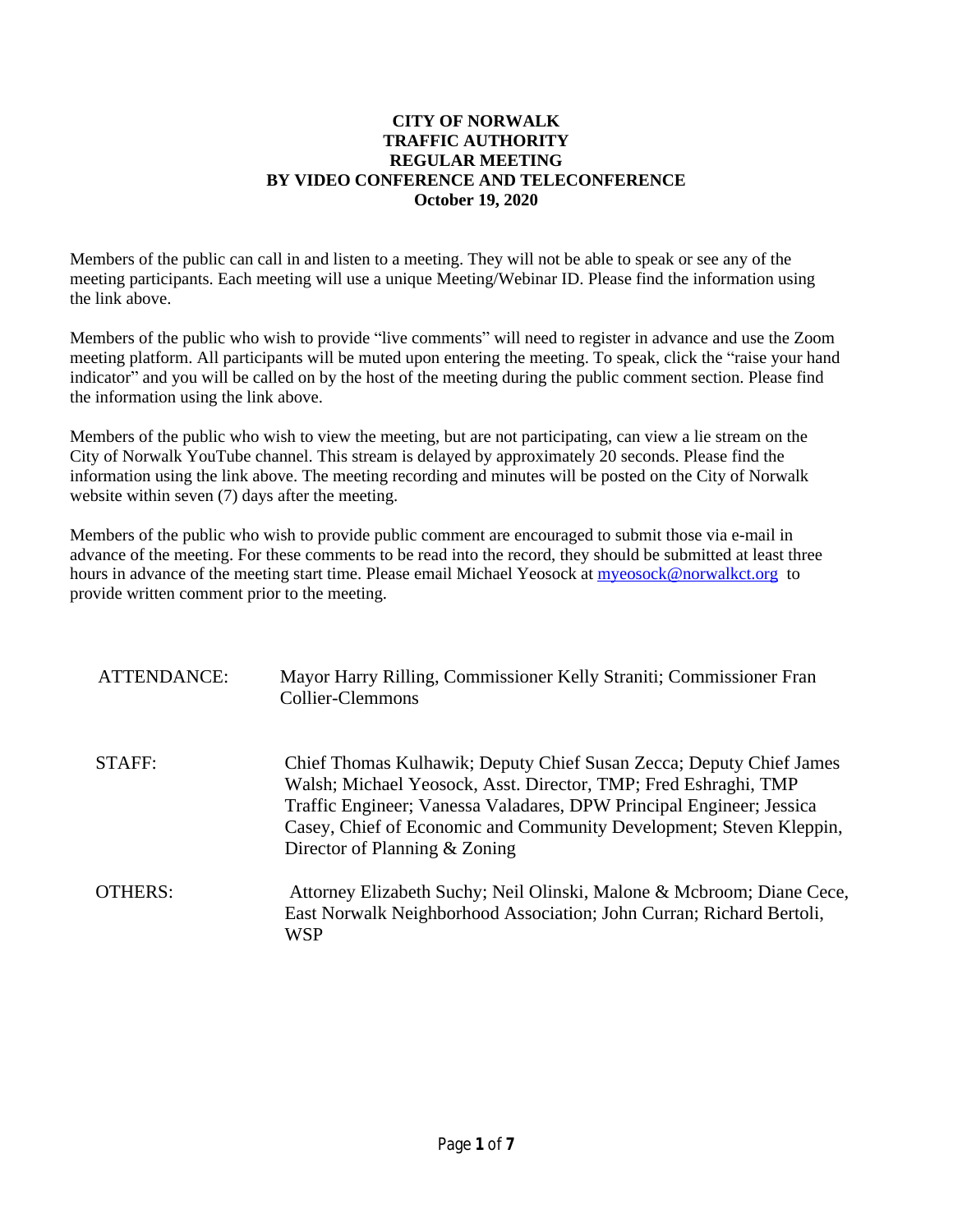Mayor Rilling called the meeting to order at 6:36PM.

# **PUBLIC PARTICIPATION**

Diane Cece- East Norwalk Neighborhood Association

Ms. Cece stated she is speaking for the community at large specifically for East Norwalk because the East Norwalk Neighborhood Association finds it extremely unsettling that the DOT put a request in of this magnitude on Thursday with the expectation that it would be on the Traffic Authority agenda as an action item tonight. She said because of the implications of closing East Avenue at that underpass in the summer at 8:00PM on the weeknights and from 8:00PM on Friday until 6:00AM on Monday is a serious concern because July- September are the heaviest traffic roads during the week and on the weekends, and it would impact the residents as well as out of towners and tourists. She said the hope is that the Traffic Authority will review the application and take some of those things into consideration and she hopes given the communities concerns would table the item to a later date so the public can be apprised of this and also so staff and elected officials can go back to Project Manager John Hannafin of the DOT and see if there are some alternatives, and if for some reason they can't change the time frame the public needs to be well aware of this now so that the public can express their concerns and requested that the Traffic Authority table the item. She also said detours do not seem to work well in Norwalk and will be particularly concerning during the week when there may be people who are unfamiliarly with the area.

## John Curran- Cedar Crest Place

Mr. Curran provided input regarding the Colonial Village expansion plan and said the traffic situation as he is leaving his street at any time of the day is extremely heavy especially on Saturday, and the intersection on Scribner Avenue near Best Buy is one of the toughest intersections because it is a four way stop and heavily traveled.

# Melissa Dino

Ms. Dino submitted the following email for the record:

Dear Norwalk Common Council, Zoning Commission and Traffic Authority,

I am writing as a resident to express concern over the proposed distribution center at 10 Norden Place.

While I do not live in the East Norwalk neighborhood, my family and I visit frequently for walks and to patronize businesses and of course beautiful Calf Pasture Beach.

From what I have read about the proposal, the distribution center would impact traffic and congestion enormously with multiple tractor trailers and box trucks/vehicles using this facility in and out all day, as well as possible operations overnight.

Please re-consider this proposal. Neighborhoods like East Norwalk are becoming far too congested and te environmental and traffic toll of such a proposal is alarming. I am hearing and seeing loud and clear numerous residents express frustration and concerns over the overall overbuilding of our quaint city on social media and otherwise; and the subsequent traffic and environmental issues. If I lived in the neighborhood near Norden Place I would be devastated by this possibility!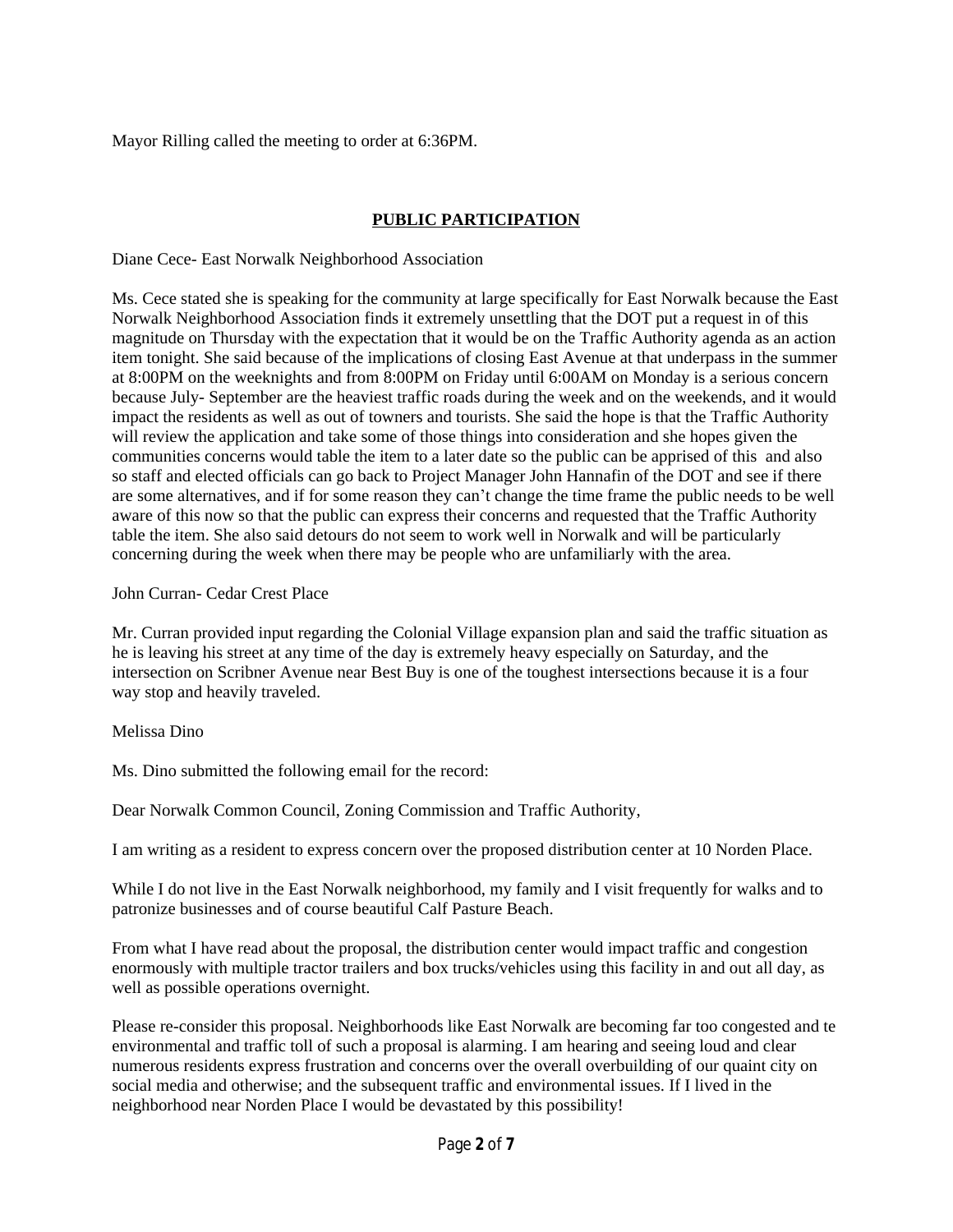On a related note, I recently read more apartments are being considered by Toll Brothers near Wayppinte. Please, please do no overdevelop Norwalk especially with ugly box like apartments. We are losing the maritime charm (and mom and pop businesses) of this city in several places. I certainly hope money from the developers does not outweigh the environmental and esthetic impacts to our city. I write this on behalf of my husband and my 13 year old daughter, my daughter is a freshman at Center for Global Studies whom expressed shock at the development going on in the city and the impact of trucks through this neighborhood. She wondered why green space could not be considered in lieu of more apartments. I truly believe this type of development is not what most residents want.

Will public meetings be held with residents on these proposals?

Sincerely,

Melissa Dino

# **1. APPROVE THE MINUTES OF THE TRAFFIC AUTHORITY MEETING OF MONDAY, SEPTEMBER 21, 2020.**

On page 2, paragraph 4, change "is" to "if" On page 4, item 4, change "safety" to "safely" On page 5, paragraph 2 add "to" On page5, paragraph 4, Item 5, change "know" to "knows"

#### **\*\* COMMISSIONER COLLIER-CLEMMONS MOVED TO APPROVE THE MINUTES AS AMENDED. \*\* COMMISSIONER STRANITI SECONDED THE MOTION.**

**\*\* THE MOTION PASSED UNANIMOUSLY.**

# **2. APPROVE THE NO PARKING RESTRICTIONS FOR WEST CEDAR STREET AS PROPOSED IN THE TRAFFIC STUDY FOR COLONIAL VILLAGE EXPANSION PROJECT.**

Attorney Succi stated that as requested they have notified all abutting property owners and those directly across the street with respect to the proposals to eliminate parking spaces on the north side of West Cedar Street, and have also sent notices to the business owners in the various structures that are across the street from the entrances to Colonial Village. She said at the last meeting it was requested the availability of parking for those businesses if the parking is removed on West Cedar Street as proposed and all of the structures have off street parking in front of each of the buildings to serve as a resource to those entities on the south side of West Cedar Street. Mayor Rilling asked how many parking spaces will be eliminated. Mr. Olinski said approximately 15-20 parking spaces. Mayor Rilling asked if there was any response received from the neighbors. Attorney Succi said "no" and the letters were sent out two weeks ago. Mr. Yeosock said that staff has also not received any responses.

Mayor Rilling said the parking on that side of the street is challenging especially when approaching Suncrest Road and a lot of the residents rely on those parking spaces and asked how that will impact their ability to find a parking space. Attorney Succi said as she had indicated last month the proposed redevelopment of these vacant acres contemplates the creation of approximately 139 parking spaces just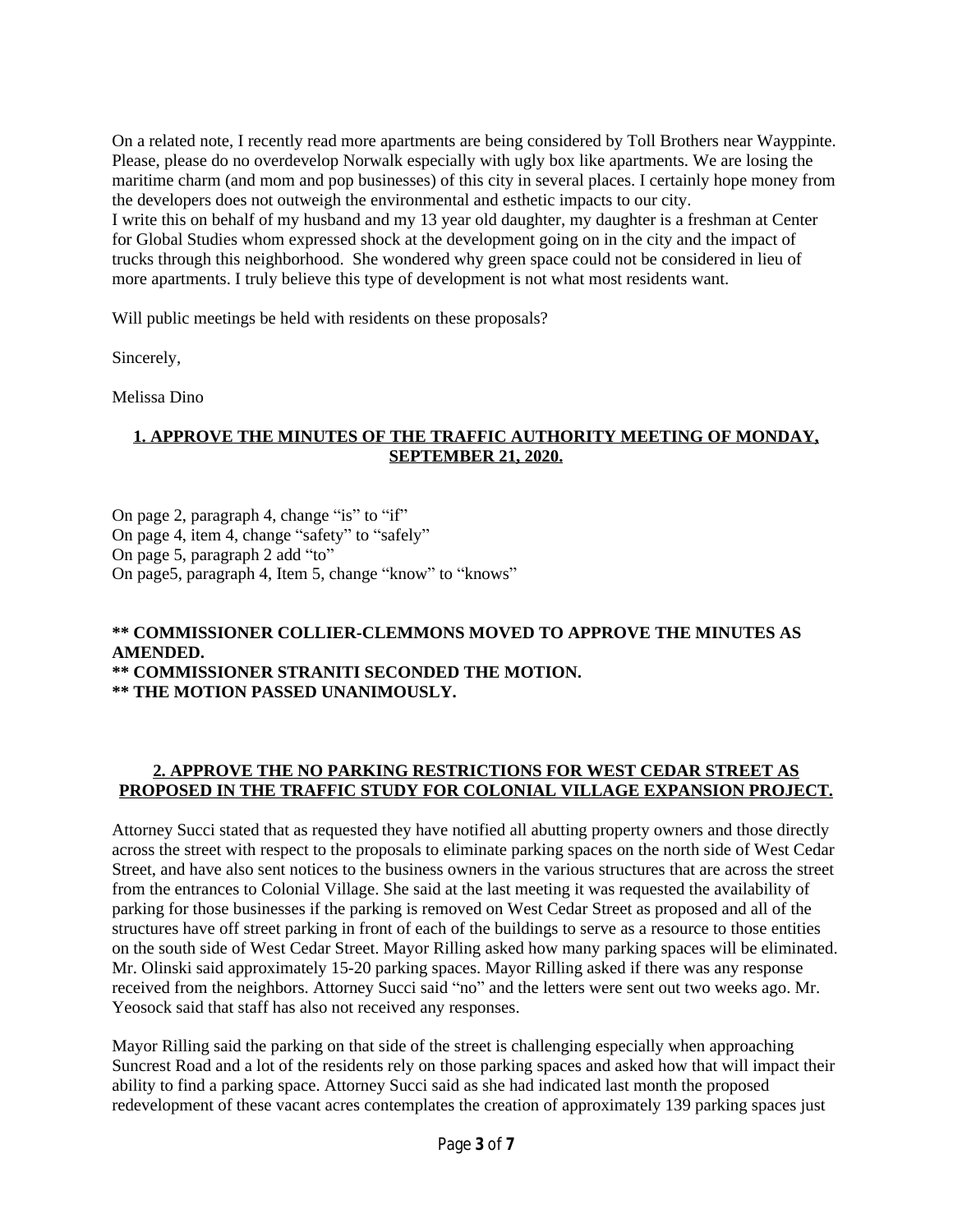for the new development, and that is far in excess of what Zoning requires for multifamily developments of this number and they are confident the number of parking spaces they are proposing will adequately accommodate not only the needs of the new dwellings but also some of the spill over.

Mr. Olinski said removing the parking spaces would help sightlines for motorists leaving the site and in terms of the total parking demand the proposed development expansion of Colonial Village is going to add additional parking as Attorney Succi pointed out and is well beyond what they think will be needed for the 69 new units. He said he thinks the people that are parking in those 15 on street parking spaces largely do so out of convenience and not necessary because it is overflow parking, but again we will be providing a lot of off street parking with the expansion which he thinks will satisfy all the parking demands.

Mayor Rilling asked where they will be able to park in the meantime before the new parking spaces are available. Mr. Olinski said the idea is to leave the on street parking there now until the expanded onsite parking has been completed. Attorney Succi said that construction is not anticipated to commence until 2021 and go into 2022 so it would be appropriate to leave the parking spaces in place until such time the parking spaces are created. Mr. Yeosock said that staff agrees.

#### **\*\* COMMISSIONER STRANITI MOVED TO APPROVE THE NO PARKING RESTRICTIONS FOR WEST CEDAR STREET AS PROPOSED IN THE TRAFFIC STUDY FOR COLONIAL VILLAGE EXPANSION PROJECT. \*\* COMMISSIONER COLLIER-CLEMMONS SECONDED THE MOTION. \*\* THE MOTION PASSED UNANIMOUSLY.**

## **3. APPROVE THE TEMPORARY CLOSURE OF EAST AVENUE BETWEEN FORT POINT STREET AND WINFIELD STREET FOR WORK ON THE ADVANCED UTILITY PHASE OF THE WALK BRIDGE PROJECT AS DETAILED IN THE ROAD CLOSURE PLAN PREPARED BY THE CONNECTICUT DEPARTMENT OF TRANSPORTATION.**

Ms. Valadares said the Walk Bridge program has been working on finalizing the design for utility projects on East Avenue that will begin next year, and they are approximately 90% completed with the design and are hoping to be at 100% by the end of the year and have the construction begin in July of 2021.

Ms. Valadares said it was brought to their attention that the contractor would not be able to keep an alternate lane under the bridge due to the depth on the infrastructure that will need to be installed. She said that the DOT has approached staff and requested if it would be feasible for safety reasons to close that portion of the road so that they can do the work that is needed. She said that staff had requested that they go back and look at their schedule to see how many days they would need and what the impact would be and as of now they are requesting 90 days of night closures and 12 weekends but clarified that they are not 90 consecutive days. She said the reason the DOT will need an answer is because this will change how they finalize the design because those closures will be applied to the design before they reach 100%.

Mr. Bertoli said they are requesting 90 night time closures from 8:00PM to 6:00AM and 12 weekend closures from 8:00PM on Friday to 6:00AM on Monday over a two and a half year period during the spring and the fall and during the 12 weekends will be just over 13% over the two and half year period. He said if there is other communication or any type of coordination the city would like to see to ensure that the public is well aware the DOT and WSP will work to make sure that happens.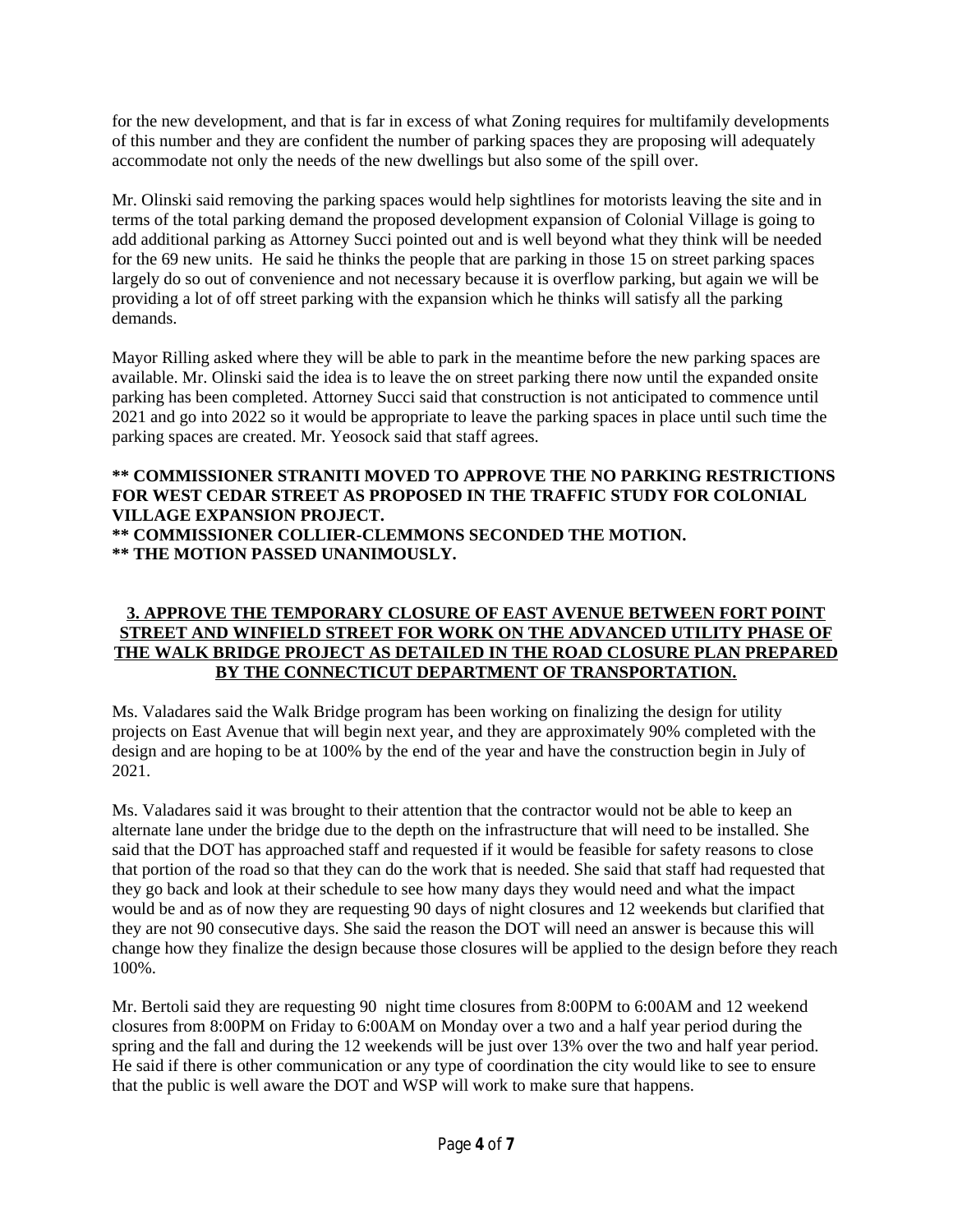Mayor Rilling asked how time sensitive this is because he is not sure if a lot of the people in East Norwalk are aware of the scope and magnitude of this and asked what has been done to make them aware. Ms. Valadares said there has not been any to date but the DOT is in agreement that they will do all the necessary public outreach to all of the residents in the area and they have been doing a good job in keeping the residents and commuters that are affected by construction informed. She said they have also already pre-established where the detour will be. Mayor Rilling said they will need to notify the East Norwalk Association with as much detail they possibly can. He also said he has some serious concerns for a summertime closure from Friday night until Monday morning.

Commissioner Collier-Clemmons said based on the information she had prior to the meeting that this was just for the three months in 2021, but when Mr. Bertoli spoke he said that this is over a two year period and asked when they propose to start, over what period of time is this going to cover and if this will be the maximum number of days of the closure. Mr. Bertoli said they are planning on starting in July and plan to start the closures in mid to late August and they are still working on the details.

Commissioner Collier- Clemmons said the signs for the detours will need to be clear. Commissioner Straniti agreed and said this is the busiest time of the year for that whole area and asked what alternative there might be and if there were other options that were explored. She said while she thinks it's great to keep the public notified she would also like to see their involvement and have the ability to give their input before things are put into place. Ms. Valadares said the area will be going through a lot construction over the next few years and although we would prefer not to close the road, but it would diminish the length of construction overall which would be better and although a closure may not be best for the neighborhood it is the best solution overall. Mr. Bertoli said if they were to eliminate weekends there would be 150 nights of closures so it extends the duration of the construction and it also makes the work closer the intersections very difficult and becomes a safety issue. The only other alternative which would have more impact is to do the closure 24/7 and try to get as much done as we can but the biggest problem that is that this is a utility project and coordinating that and ensuring that it moves slowly makes it very difficult.

Mayor Rilling said it has been the commission's experience that when they approve something it turns out to be a lot more then what they had anticipated and extensions, more closers etc. are requested. He suggested that there not be any weekend closings on Memorial Day weekend, Labor Day weekend and in July or August. He also suggested giving tentative approval and have it brought back to the Traffic Authority in November following a public information effort. Commissioners Collier-Clemmons and Commissioner Straniti agreed. Mr. Bertoli asked if they would be able to come back if there is some absorbent reason to require the closure in July or August. Mayor Rilling said "absolutely" but it would need to be something extreme. He said the Traffic Authority wants to accommodate because we know how important this project is as well as the coordination, but we also have to consider the impact on the residents and businesses.

**\*\*COMMISSIONER COLLIER- CLEMMONS MOVED TO TABLE THE TEMPORARY CLOSURE OF EAST AVENUE BETWEEN FORT POINT STREET AND WINFIELD STREET FOR WORK ON THE ADVANCED UTILITY PHASE OF THE WALK BRIDGE PROJECT AS DETAILED IN THE ROAD CLOSURE PLAN PREPARED BY THE CONNECTICUT DEPARTMENT OF TRANSPORTATION TO THE NOVEMBER MEETING FOLLOWING A CONCENTRATED EFFORT FROM THE DOT TO LET THE PEOPLE OF NORWALK KNOW WHAT WILL BE OCCURRING AND THERE BE NO WEEKEND CLOSURES IN JULY AND AUGUST OR ON MEMORIAL DAY WEEKEND OR LABOR DAY WEEKEND. \*\* COMMISSIONER STRANITI SECONDED THE MOTION. \*\* THE MOTION PASSED UNANIMOUSLY.**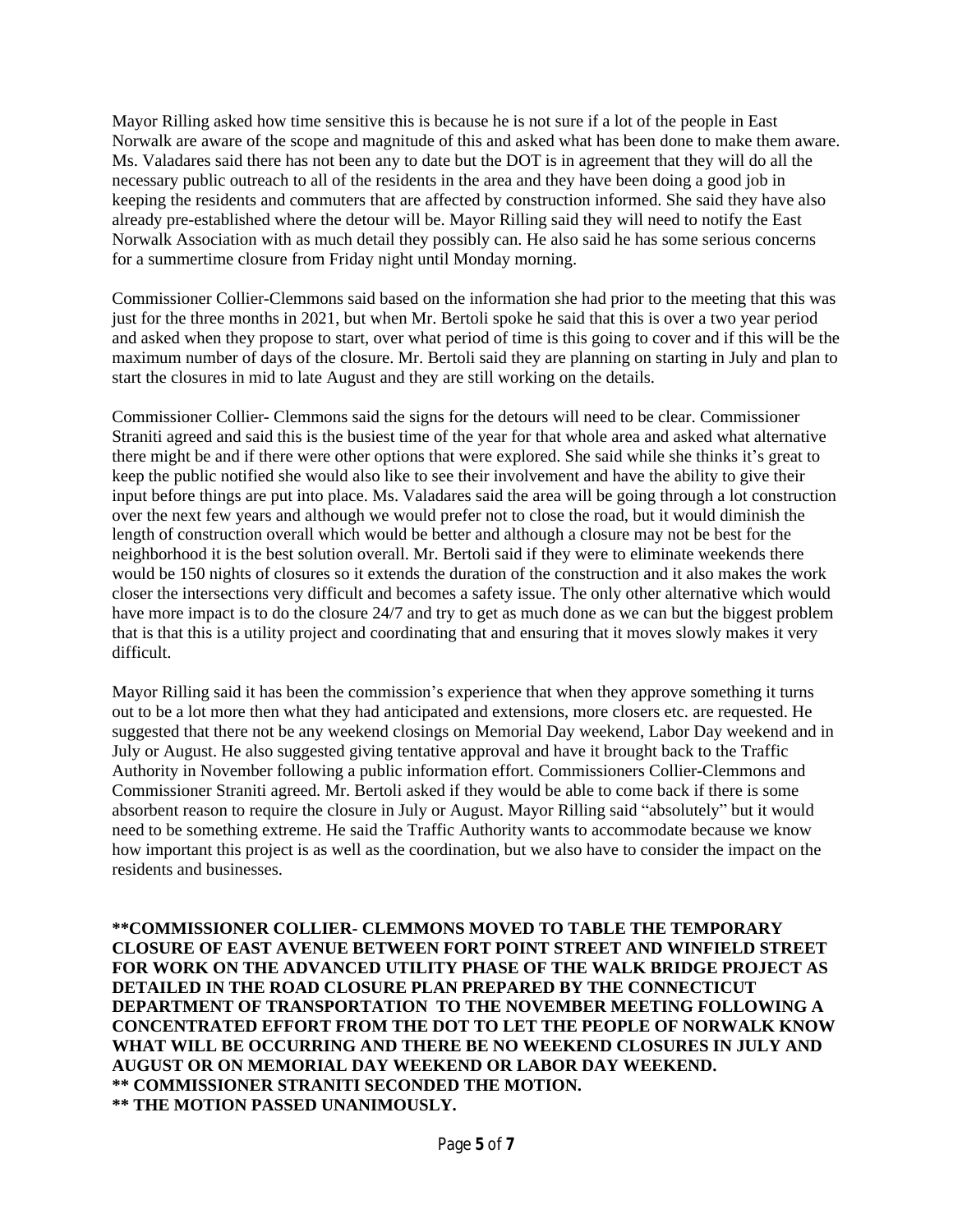Mr. Yeosock said that people are parking in the road causing obstructions and staff has been working with the residents, Gray Barns and the Planning & Zoning Department and are requesting to install no parking signs

## **\*\* COMMISSIONER STRANITI MOVED TO APPROVE \*\* COMMISSIONER COLLIER-CLEMMONS SECONDED THE MOTION. \*\* THE MOTION PASSED UNANIMOUSLY.**

#### **DISCUSSION/CORRESPONDENCE**

1. 10 Norden Place

Ms. Casey said staff has received some comments regarding 10 Norden Place including a letter from Ms. Dino commenting on the proposed distribution center and said while she does not live in East Norwalk her family visits regularly to go to Calf Pasture Beach, and her concerns were that the distribution center would impact traffic and congestion enormously with tractor trailers and box trucks using the facility and asked that the Traffic Authority to consider the proposal.

Mayor Rilling said that the Zoning Commission has received many letters and asked what authority the Traffic Authority would have because we normally do not deal with issues of this nature and what would we be asked to approve. Mr. Kleppin said he typically has not seen the Zoning Commission refer applications to the Traffic Authority but this is an unusual application based on the concerns regarding the truck traffic as well as the location and nature of the site

Mr. Kleppin said an application has been submitted to the Zoning Commission and the applicant made an initial presentation to the commission 4-6 weeks ago, and the commission had some concerns and they told the applicant that they were going to conduct their own peer review of their traffic report which is being conducted by WSP. He said they have sent his some preliminary comments and questions last week and he is expecting the draft comments to the Zoning Commission and the applicant this week, but at this point they have not reached any conclusions because there is still data that is missing and questions that need to be answered but have expressed all of the concerns that have been raised to date.

Mr. Kleppin said the applicant is scheduled to meet with the Zoning Commission on November 5, 2020, for a second review and at that point he expects a public hearing will be scheduled which is tentative scheduled for November 18, 2020.

Mayor Rilling asked if this project will require a special permit. Mr. Kleppin said "yes". Mayor Rilling asked what the criteria is that will have to be met in order to be granted a special permit. Mr. Kleppin said the special permit and site plan application both require that the applicant demonstrate that there will not be negative impacts caused by the traffic related to the project. The special permit has an additional set of criteria that include that the project is in character with the neighborhood.

Mayor Rilling as what if any part will the Traffic Authority play in this application. Mr. Kleppin said there is not an official referral process but he thinks if the Traffic Authority had specific concerns related to the application it would be good to have them in writing to the Zoning Commission.